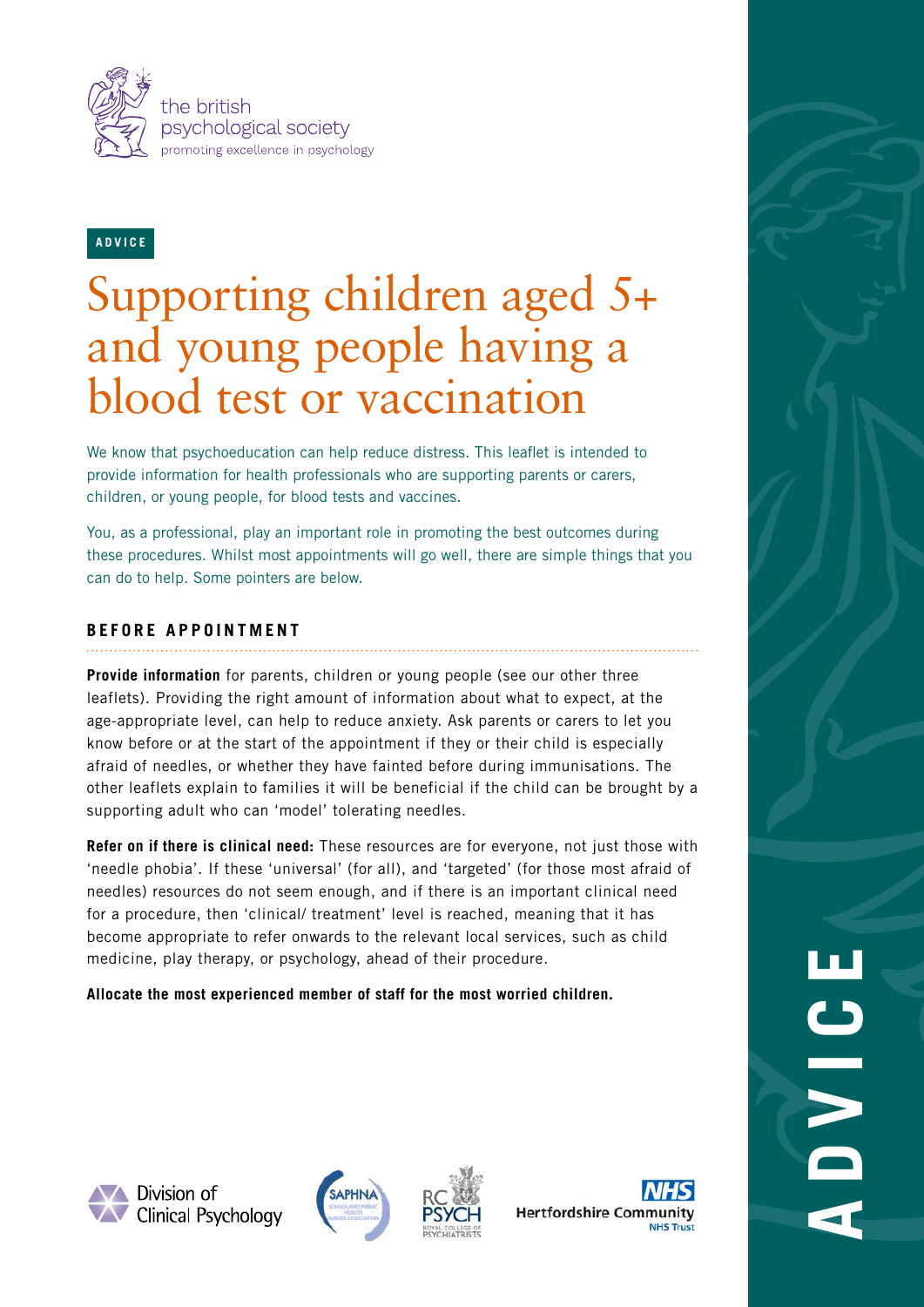## **START OF APPOINTMENT**

Welcome warmly and engage, as usual. Explain (or show using a teddy for younger children), in an honest way, the steps of what will happen, and sensations to expect. Keep it short, but offer to explain any part in greater detail for those who want this. Younger children may be offered the opportunity to role play vaccinating the teddy, if they wish.

The purpose of these leaflets is not plan-making per se, but to provide a way to help shift focus onto what they can change. Ask the child to make choices about comfort. Help them to focus on choices they can make to increase comfort, and try to accommodate their suggestions. See other leaflets.

Ask the child to make choices about distraction. Distraction helps reduce anxiety during procedures, by switching our focus from the procedure to something else. See other leaflets.

Numbing cream: Let families know whether there will be numbing cream available to reduce pain, and if so, practicalities of how this can be used if they consent and it is safe to do so.

## **DURING THE PROCEDURE**

#### **Have as few members of staff present as possible, if the child is very distressed.**

**Say:** 'Ready'. Avoid saying it won't be long or apologising for the procedure.

**Encourage** the child/young person to use their chosen posture/way of increasing comfort.

**Prompt** the child/young person to use their specific method of distraction. Be specific, such as by saying 'Look at X', 'Let's try Y', and not 'Use distraction'.

**If your patient has fainted in this situation before or if they feel faint,** they should be lying down while the procedure is done, and stay that way until they feel OK. Injuries can occur from fainting so this needs to be avoided.

**If your patient feels panicky,** support them to practise relaxation exercises: For deep, slow 'Tummy breathing', ask them to sit upright but not stiff, and to let shoulders and jaws relax. **Ask them to take slow, deep breaths, in through the nose (for 4), pause (for 4) and out through the mouth (for 4). Ensure the tummy goes out, and not just the chest. Repeat…** This breathing exercise will only help if these full breaths are taken.

Young children can instead be given bubbles to blow.

For visualisation, ask them to imagine their favourite place, and think about what they would see, hear, smell, taste, and touch there.

**If more than one needle needs to be given** during an appointment, if possible, give the most painful one last.

**Language:** Avoid saying things that are not true, such as it won't hurt, or dismissing worried feelings, such as saying you're fine, or need to be brave, or not cry. Instead, be honest about the sensation that will be felt (e.g. a little sore for a moment). Remind them, even when they feel very worried, they can handle very worried feelings. It is OK to let children shout or scream. Direct them to using the above strategies.

#### **AVOID saying 'Calm down' or 'This won't hurt'**

#### **AFTER**

**Offer praise, and a sticker if younger.** Ask what they have chosen to do after the appointment.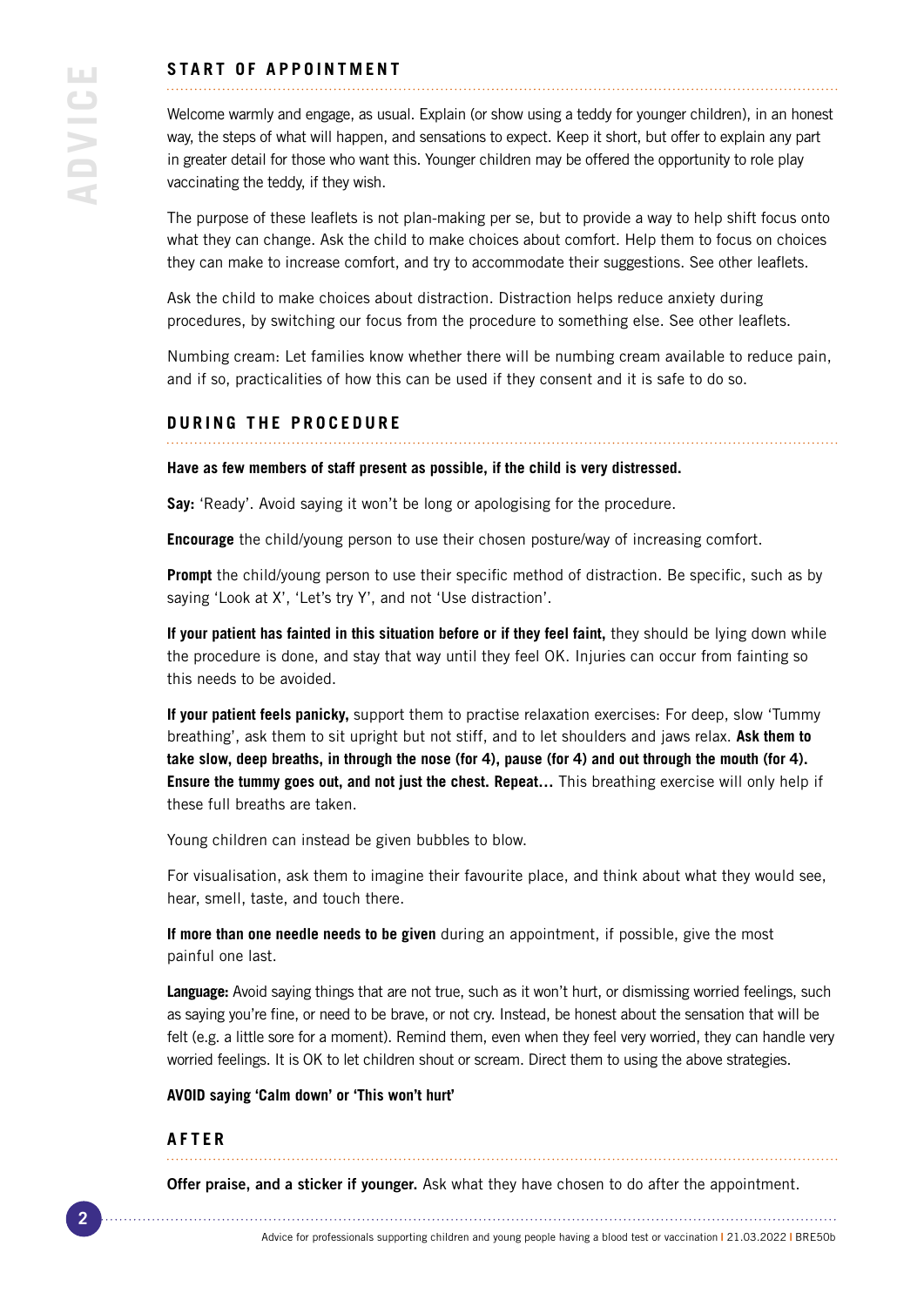### **AUTHORS**

The authors have written this document on behalf of the Division of Clinical Psychology (DCP), one of the divisions of the British Psychological Society. The DCP works closely with a number of organisations including the NHS, across disciplines, the government, and multiple professional bodies and groups in the voluntary sector, to promote and develop clinical psychology as a body of knowledge and skills.

Those who are from marginalised groups have a lower uptake of vaccinations (BMJ, 2019). These leaflets intend to provide a preventative resource for everyone, as well as support for those who have a needle phobia, defined as avoiding the procedure itself, (Orenius & Sailus, 2018). Orenius and Sailus (2018) emphasise the importance of healthcare professional assessment of need for onwards referral if needed, and of ensuring the vaccinator and young person form a positive alliance.

#### **LEAD AUTHOR**

#### Fiona Mackay

Clinical Associate in Applied Psychology (Children and Young People)/Public Health and Wellbeing Development Officer. The Edinburgh Practice/Luton Borough Council. The Scottish Representative for The British Psychological Society's Public Health and Prevention Task Force; Representative on the Division of Clinical Psychology-Scotland Committee.

#### **SECOND AUTHOR**

#### Professor Nicola Doherty

Consultant Lead Clinical Psychologist/Visiting Professor. Paediatric Psychology Service/Ulster University Western Trust. Committee Member of the Faculty of Children and Young People, The British Psychological Society. Chair of The Paediatric Psychology Network.

#### **ACKNOWLEDGEMENT OF COLLABORATIVE SUPPORT**

#### Dr Helen Griffiths

Consultant Clinical Psychologist, Children's Psychological Medicine, Oxford University Hospital, Chair of The Faculty of Children and Young People, The British Psychological Society.

#### Dr Tony Wainwright

Consultant Clinical Psychologist, Co-chair of The British Psychological Society Public Health and Prevention Sub-Committee.

Noreen Hussain Podiatrist, Luton Borough Council.

## **FURTHER RESOURCES**

*Reducing pain during vaccine injections: clinical practice guideline*  **https://www.ncbi.nlm.nih.gov/pmc/articles/PMC4577344/**

*Coronavirus - elearning for healthcare*  **https://www.e-lfh.org.uk/programmes/coronavirus/**

https://www.nice.org.uk/guidance/cg159/ifp/chapter/treatment-for-children-and-young-people

https://journals.sagepub.com/doi/full/10.1177/2377960818759442?\_\_cf\_chl\_jschl\_tk\_\_=gbixYxdwqh5aXlT3vKtN yW7F1n5wlJwMUpQU022qweE-1643712773-0-gaNycGzNB6U

https://jech.bmj.com/content/71/1/87